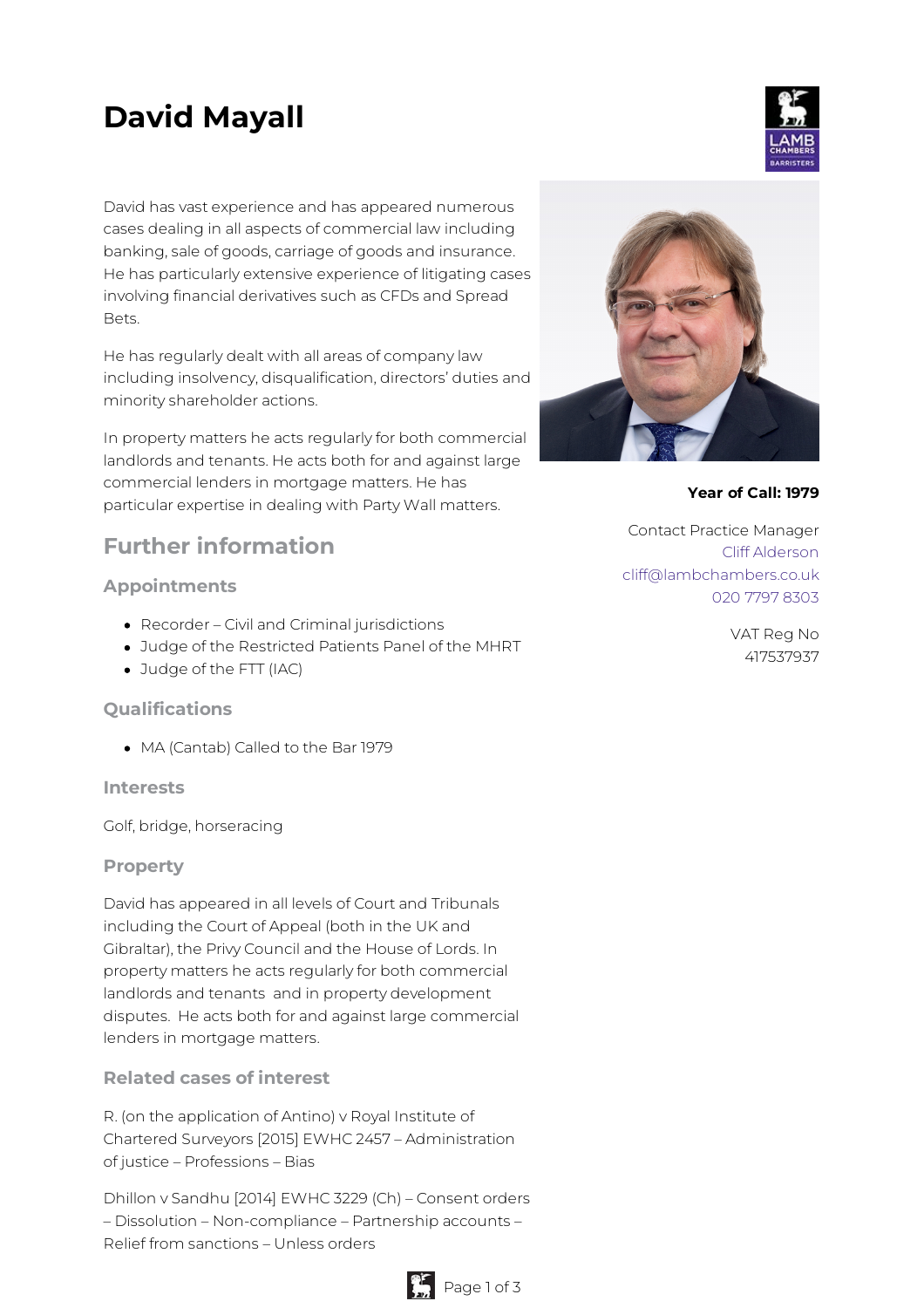Telford Homes (Creekside) Ltd v Ampurius Nu Homes Holdings Ltd (2013) [2012] BLR 387, 144 Con LR 72 (Ch); [2013] BLR 400, 148 Con LR 1, [2013] 23 EG 76 (CA) — Breach of contract; Development and Construction contracts; Delay; Loss; Repudiation

Quest Advisors Ltd v McFeely (2011) [2011] EWCA Civ 1517; [2012] 1 E.G. 54 – Court of Appeal — Breach of contract; Commercial property; Contribution; Interim payments; Late payments; Payments; Repudiation; Sale of property

Vedalease Ltd v Cascabel Investments Ltd (2009) [2009] 2 E.G.L.R. 51; [2009] 29 E.G. 100; [2009] 20 E.G. 102 (C.S.) — Costs; Costs orders; Legal charges; Mortgagees' powers and duties

Colpy Ltd v McFeely (2008) [2008] EWHC 3476 (Ch) — Agreements; Contracts for sale of land; Intention to create legal relations; Land register notices; Removal

Vedalease Ltd v Averti Developments Ltd (2007) [2007] 2 E.G.L.R. 125 — Clog on equity of redemption; Costs; Default; Mortgages; Receivers' powers and duties; Security

Dogan v Semali Investments Ltd (2005) [2005] EWCA Civ 1036; [2005] 3 E.G.L.R. 51; [2005] 50 E.G. 92; [2006] 1 P. & C.R. DG8 — New business tenancies; Planning permission; Redevelopment

# **Commercial**

David has regularly dealt with all areas of company law including insolvency, disqualification, directors' duties and minority shareholder actions. He has appeared in numerous cases dealing with all aspects of commercial law including banking, sale of goods, carriage of goods and insurance. In the employment field he has recently acted for a major financial services client in a whistle blowing claim listed for 12 days. He has particularly extensive experience and expertise in all aspects of the law relating to gambling and, in particular, spread betting and CFDs.

# **Related cases of interest**

Quinn v IG Index Ltd [2018] EWHC 2478 (Ch) – Best interests – Breach of duty of care – Financial spread betting – financial traders – Risk assessment

Ehrentreu v IG Index Ltd [2018] EWCA Civ 79 – Breach of contract – Causation – Duty of care – Economic harm – Financial spread betting

IG Index Ltd v Cloete [2016] EWHC 2297 (QB) – Confidential information – Costs – Offers – Striking out

IG Index Ltd v Ehrentreu [2015] EWHC 3390 (QB) – Breach